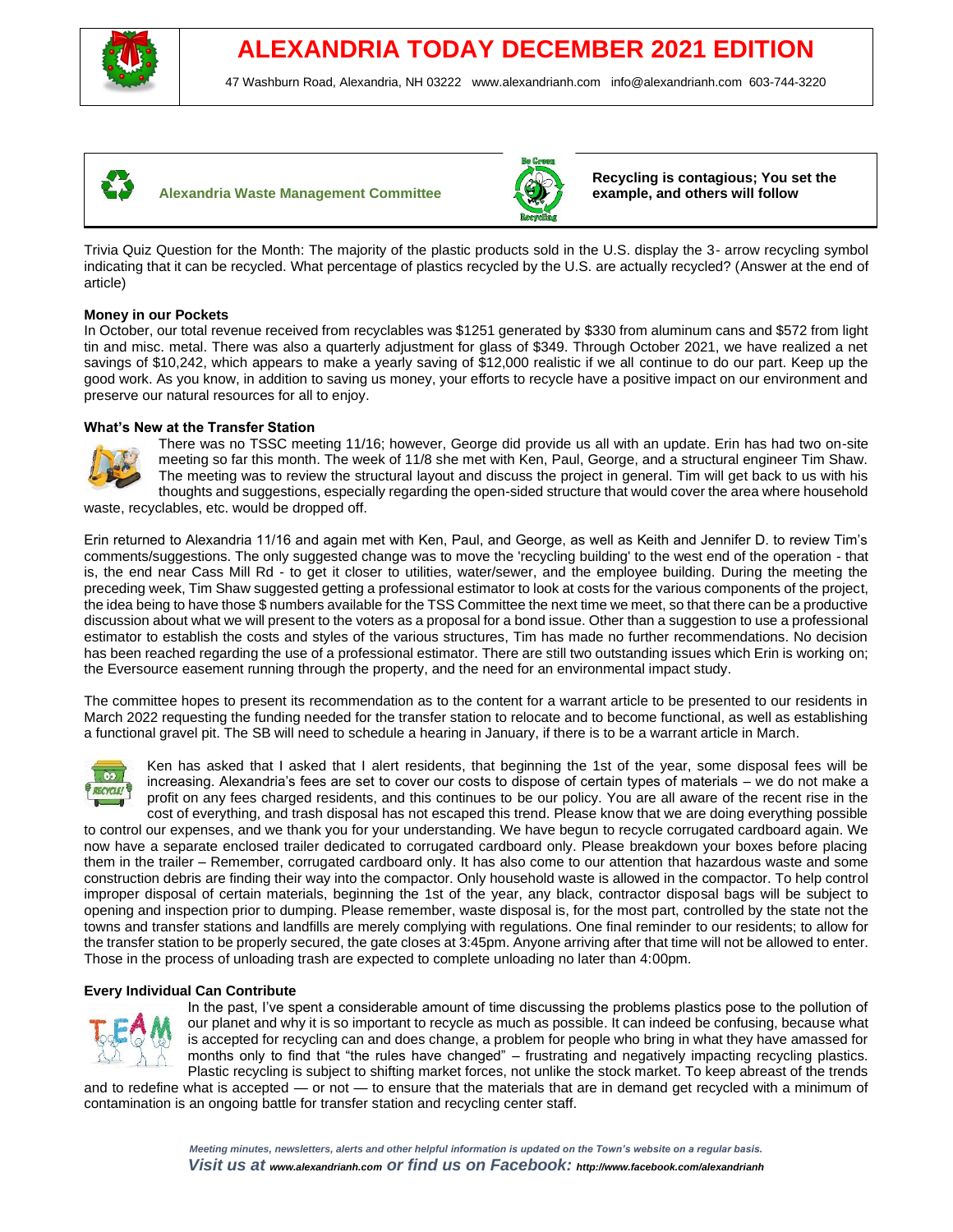

Generally, recycled plastics have a very small profit margin, and all this volatility is created in an attempt to keep down expenses while maximizing the recycling effort. Some materials are recyclable but accepted only in specific locations, so it's too costly to ship. Styrofoam (#6) is a good example. It can theoretically be recycled, but it must be taken to specific facilities set-up to process the material. That facility charges a fee to accept it, on top of transport expenses. Cardboard and paper have always found a market. Sixty-seven percent of paper and cardboard in the US was recycled in 2017, according to Columbia University; however, recycling facilities are accepting only corrugated cardboard and 'office waste paper' and most facilities require it to be baled. Aluminum is the most recyclable of all materials, as it does not degrade. Aluminum beverage cans have enjoyed a steady growth market and are expected to continue to be in high demand. Mixed metal recycling is being fine-tuned, but processing techniques are expensive. Glass is enjoying an increase in both recycling and reusage, but here again specialized equipment is needed and not always available at a nearby location. However, even though most plastic products display the recycling symbol, plastic and our ability to manage our usage remains our biggest single threat.

So, if most plastics "are recyclable," why is it then that 78% of plastic waste is not recycled and ends up in countries with the weakest waste regulations — impoverished nations in Asia and parts of Africa? As worldwide concern over plastic pollution pressure grew, and the concept that plastic was a harmful, unacceptable material that had no recyclable value, a campaign was launched in the U.S. that created the branding of plastics with the 3-arrow recycle symbol inside of which was a number classifying the type of plastic. Once those triangles and numbers were invented touting that plastics can be recycled, a torrent of plastic poured into recycling centers, even though the industry knew that recycling most of it was not feasible. In 2018 the EPA calculated that only 8.7 % of plastic received from the U.S. was being recycled. In 2018, China, the largest market for recycled plastics, tighten its import regulations and no longer accepted recycled plastic shipments. This opened the door for the impoverished nations to provide a market for these goods. However, these nations that were now accepting the overflow recyclable waste had no mean of disposing of the unwanted materials after removing the most desirable materials, and simply disposed of what they chose not to use. Not having effective waste management regulations in place, most of the unusable waste ended up in the oceans. In the case of plastics, that amounted to an estimated 88 million tons per year. That is equivalent to one dump-truck full per minute.

Most plastics, theoretically, can be recycled once, or at the most twice, before they degrade. Collecting, sorting, cleaning, melting, and processing are a big expense requiring up-front investment in specialized technology. By contrast, virgin plastic, made from oil and gas, is cheaper and of better quality. And profitable. The oil industry makes over \$400 billion a year from plastic that mostly becomes trash.

Slowly, due to public pressure, investments in plastic recycling factories are growing. Still, it's an economic equation. Currently oil prices are up, making recycled plastic more attractive. However, the oil/plastics industry anticipates a rosy future. Plastics production is expected to double again in 20 years and almost quadruple by 2050. Think about it, and if you'd like some inspiration, view the Great Pacific Garbage Patch at: Great Pacific Garbage Patch in 2021: We Need to Reduce Plastic Consumption | A Little Bit Human.

Creative ideas for recycling, reusing items, and interesting articles or websites offering recycling ideas are always welcome as are comments and suggestions about the newsletter articles. Please submitted your comments to: steve.whitman@hotmail.com; be sure to state "recycling comments" in the subject. In some cases, with the author's permission, comments may be printed in subsequent issues.

*Answer to trivia question: Only about 25% of the plastic produced in the U.S. is recycled. If we recycled the other 75% we could save 1 billion gallons of oil and 44 million cubic yards of landfill space annually. Using aluminum or glass containers is always preferable over plastic. In 2018 the EPA calculated that only 8.7 % of recycled plastic received oversea from the U.S. was actually being recycled.*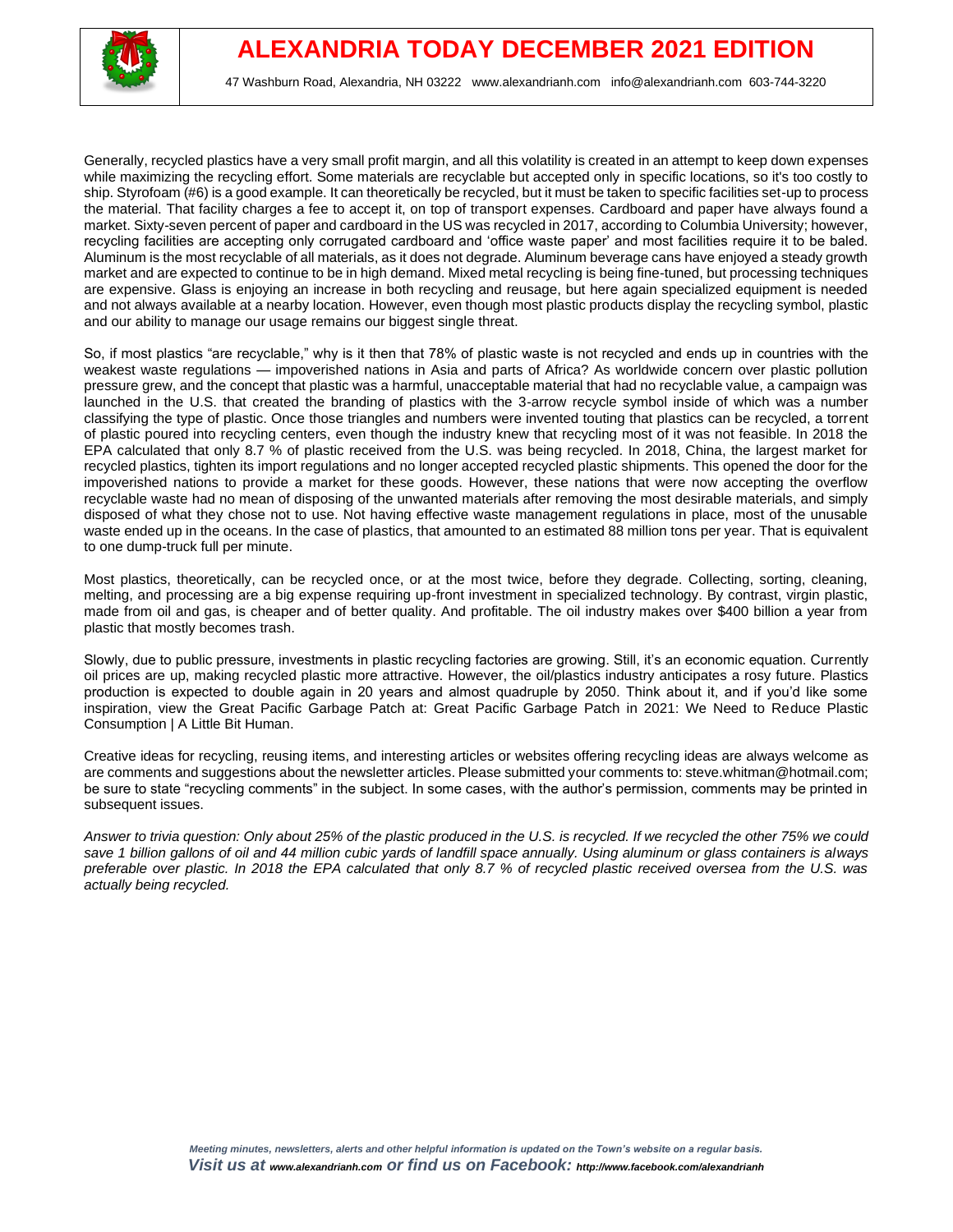

#### **Town Hall Preservation**

Hopefully by now you've noticed the new paint job on the front and driveway side of the building. Doesn't it look great!! The painting is being done as a joint effort with volunteers and professionals (JLT Painting). I'd like to thank John Thompson for his flexibility in getting this done, and Sue Cheney and Deb Heaman for their help in painting - which included scraping, sanding, priming and *then* the final coat; I couldn't have done it all on my own. The "Town Hall" lettering has been repainted and the Grange sign removed. Have no fear, the sign will go back up once it is restored.

Many of you have asked why we waited so late to get started; that's because the work wasn't to begin until Spring 2022 but John had an opening and we jumped on it. Thanks to Mother Nature for keeping the temps above normal; it was getting iffy there towards the end.

Next up is the porch side and rear. While the rear of the building isn't in rough shape the porch side is a different story. We are currently looking at what needs to be done and how we can prevent the rot from re-occurring over the next couple of decades.

If you or your organization is using the building for events, I ask that you please don't use duct tape on any of surfaces especially those that are painted. The tape residue gets left behind and damages the finishes.

## **Selectmen's Office**

With winter fast approaching, we thought it might be beneficial to remind residents about our current winter sand availability policy and ordinance regarding plowing snow across road.

### **Policy Regarding Availability of Sand:**

- Sand is available behind the Municipal Building (47 Washburn Road).
- Residents of the Town of Alexandria are allowed to fill up five 5-gallon buckets with sand for use on their property.
- The filling of pick-ups or other trucks and use by contractors is prohibited.
- Removal of sand by residents at the Highway Garage on Mundy Road is prohibited.
- The fine for a violation of this policy is \$100 per incident.

## **Snow Plowing Ordinance:** Plowing of Snow into Roadways

To promote the safe and orderly passage of the motoring public on the Town's roads, free from obstructions and obstacles created by the removal or depositing of snow, the Town of Alexandria hereby adopted the following ordinance on February 5, 2019. No person shall by himself or by his agent or agents throw, push or put any snow or ice into or across any and all Town roads, including Class V and Class VI, or to deposit snow within the traveled portions of Town roads. Across any and all Town roads shall mean pushing snow from one side of the road to the other where snow would be deposited within the right-of-way of any road. Traveled portion shall mean any part of the roadway in which vehicles would travel or within the shoulders of said roadway.

- Any person who violates the provisions of the Snow Plowing Ordinance shall:
	- Receive written warning for first offense
	- Subsequent offenses shall be subject to a fine of \$25 for each occurrence

## **BROADBAND COMMITTEE**

The Selectmen recognize broadband services are critical for the town's development, businesses, emergency services, students and our residents' quality of life. The Selectmen are establishing a Broadband Committee as an advisory committee to the Select Board to research, evaluate, and report of technologies and infrastructure improvements that bring a high standard of broadband internet service throughout Alexandria at competitive costs. The committee will work with regional, state, and national agencies to foster a unified approach to future broadband development.

The Selectmen are looking for volunteers to serve on the committee. If you are interested in serving on the committee, please email a letter of intent with qualifications to [alexandrianh@metrocaset.net](mailto:alexandrianh@metrocaset.net) or to Selectmen's Office, Town of Alexandria, 47 Washburn Road, Alexandria, NH 03222.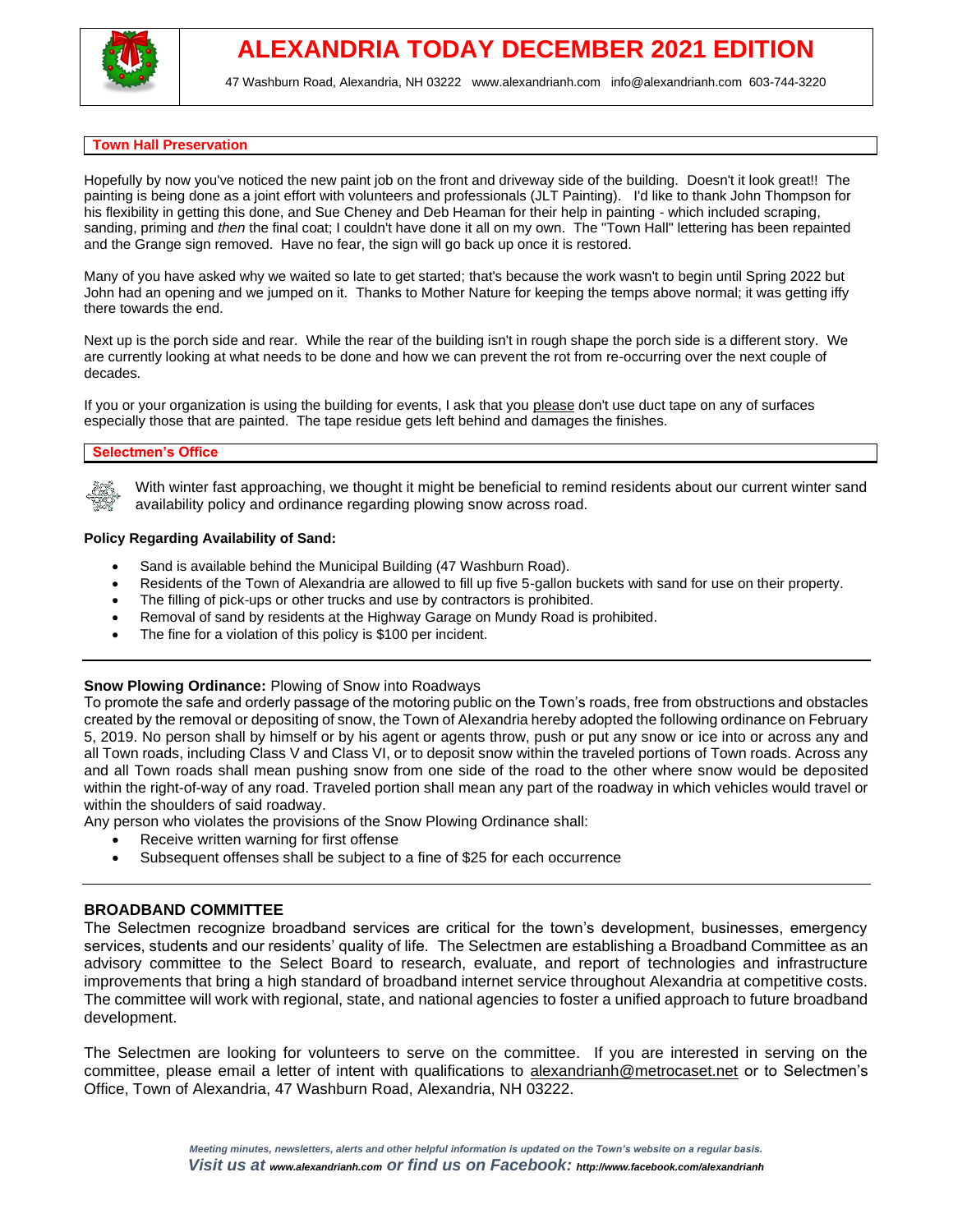**ALEXANDRIA TODAY DECEMBER 2021 EDITION**



47 Washburn Road, Alexandria, NH 03222 [www.alexandrianh.com](http://www.alexandrianh.com/) info@alexandrianh.com 603-744-3220

| <b>2021 Tax Rate Calculation</b><br>(2021 Tax Rates per \$1,000 valuation)                                                            |         | <b>2021 TAX RATE</b>                     |
|---------------------------------------------------------------------------------------------------------------------------------------|---------|------------------------------------------|
| Municipal                                                                                                                             | \$5.71  | ■ Town ■ Local School<br><b>E</b> County |
| County                                                                                                                                | \$1.38  |                                          |
| School*                                                                                                                               | \$11.73 | <b>County</b><br>1.38<br>7%              |
| Total                                                                                                                                 | \$18.82 | Town<br>5.71                             |
| *School tax rate is the local education and state<br>education tax rate combined that goes to<br>Newfound Area School District (SAU4) |         | 30%<br>Local School<br>11/18<br>63%      |

# **TAX RATE HISTORY**

| Year | Tax Rate | Town   | Local<br><b>Education</b> | <b>State</b><br><b>Education</b> | County | <b>Assessed Valuation</b> | <b>Property Tax</b><br><b>Commitment</b> |
|------|----------|--------|---------------------------|----------------------------------|--------|---------------------------|------------------------------------------|
| 2021 | \$18.82  | \$5.71 | \$10.29                   | \$1.44                           | \$1,38 | \$288,719,358             | \$5,415,107                              |
| 2020 | \$27.92  | \$9.32 | \$14.41                   | \$2.20                           | \$1.99 | \$198,181,477             | \$5,501,385                              |
| 2019 | \$24.04  | \$6.46 | \$13.44                   | \$2.17                           | \$1.97 | \$197,038,051             | \$4,661,061                              |
| 2018 | \$22.78  | \$6.13 | \$12.63                   | \$2.21                           | \$1.81 | \$197,218,893             | \$4,423,245                              |
| 2017 | \$25.17  | \$7.16 | \$14.03                   | \$2.22                           | \$1.76 | \$196,640,493             | \$4,872,832                              |

# **TOWN BUDGET HISTORY**

| Year | Amount Voted to<br>Raise | Veterans'<br>Credits/Overlay | Revenues    | Unassigned<br><b>Fund Balance</b><br>Used to Offset<br>Taxes | Total Amount<br>Raise by<br>Taxation | Property<br>Valuation |
|------|--------------------------|------------------------------|-------------|--------------------------------------------------------------|--------------------------------------|-----------------------|
| 2021 | \$2,401,781              | 82,462                       | (746,751)   | (89, 880)                                                    | 1,647,612                            | 288,719,358           |
| 2020 | 2,538,815                | 81,712                       | (660, 896)  | (112,965)                                                    | 1,846,666                            | 198, 181, 477         |
| 2019 | 2,383,049                | 76,735                       | (1,038,077) | (150,000)                                                    | 1,271,707                            | 197,038,051           |
| 2018 | 1,779,580                | 56,279                       | (626, 470)  |                                                              | 1,209,389                            | 197,218,893           |
| 2017 | 1.961.348                | 58,263                       | (610, 751)  | -                                                            | 1,408,860                            | 196,640,493           |

**Abatements:** If you receive your tax bill and disagree with the value of your property that is being taxed, you can file for an abatement. An abatement is a request to refund some of the taxes paid on a property. Abatement requests generally fall into two broad categories: physical description errors and valuation opinion differences. To receive a copy of your assessment record card that shows what is listed for the physical description of the property and property value, please contact the Selectmen's Office at [alexandrianh@metrocast.net](mailto:alexandrianh@metrocast.net) or 603-744-3220. Property assessment information is also available on our website at alexandrianh.com. Abatements can be submitted after you receive your second issue tax bill but must be received in the Selectmen's Office by March 1<sup>st</sup>.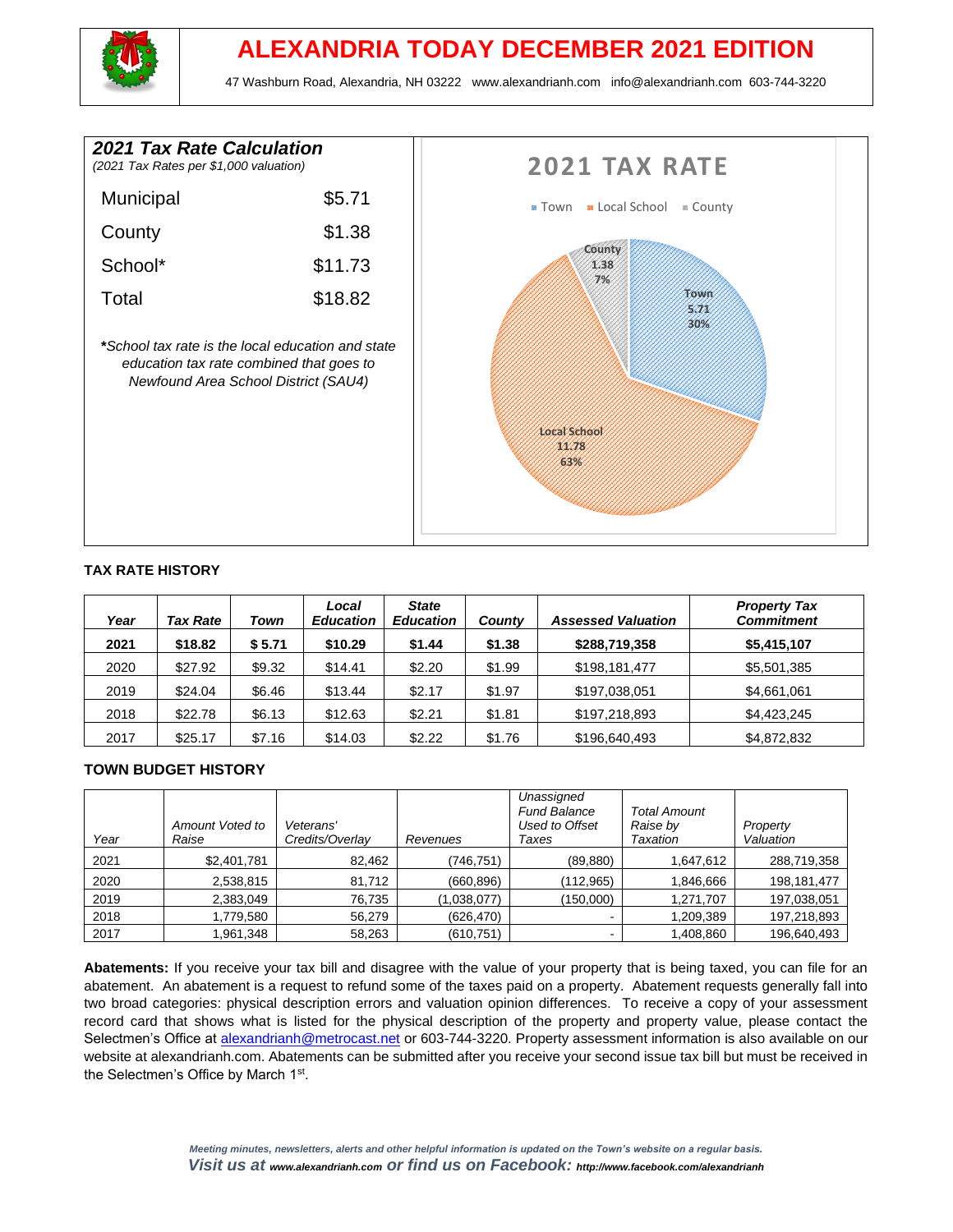

**Payments for tax bills can be made online via electronic check or credit card by visiting our website at alexandrianh.com and clicking on the "Property Taxes Review/Pay Online" button. Service Fee:** We are using Invoice Cloud to process your actual payment. To cover the cost of the transaction, Invoice Cloud charges a service fee, the amount of which depends on the method by which you choose to pay and the costs to Invoice Cloud associated with processing that type of transaction. Electronic checks (ACH) are charged a flat fee of \$0.95 per transaction. Credit and debit cards are charged 2.95% of the amount being paid. For instance, if you are paying \$100 by credit card, the service fee will be \$2.95.



**Making a Partial Payment?** Partial payments can be made by adjusting the Payment Amount on the Check Out Page.



**Alexandria Conservation Commission**

By Jennifer Tuthill, Alexandria Conservation Commission

Nests of endangered turtles are surprisingly found in a secluded site; a protected species of bird settles in to breed at a neverbefore-located area; a rarely seen and unique plant is discovered growing in an unusual place.

What are we supposed to do next? What is the "best" thing to do?

These are questions that every conservation commission and association deals with, or at the least will eventually contemplate and discuss because at some point it is very likely to occur.

The topic of "what is the best thing to do" often results in two different behaviors. Once word gets out amongst friends and the general public, a predictable response is to want to go and see it since the animal or plant is endangered, or rare. There exists in many of us a hunger to add such a sighting to our experiences. Who wouldn't want to see an extremely rare plant or animal which may not even exist years from now?

For other people, the desire to protect the plant or animal can become a priority. But really, can we do both? Can an organization or person actually create an environment that allows the animal the privacy and safety it needs to exist, as well as allow the public access for viewing?

This is not easy to answer. It depends upon the animal/plant, of course. In many cases it is not possible to do both. As habitat encroachment affects more and more species, we know this can cause population decline and extinctions. The simple act of building paths through the brush where turtles nest creates a change in nesting appeal. Paths for walkers, bike and dog traffic provide easier access to nests and turtles by predators, any of which can result in turtle death. Although saving a specific environment for specific bird, lizard, grass or tree seems pretty straightforward, once protected, habitat often changes because the public wants access to the novel plant or animal. The walking, talking, biking public change the protected environment. Can the public be encouraged to come and safely view active nesting and hatching? How much intrusion can the turtle/bird/salamander etc. handle, or really should there be any intrusion at all?

By visiting the very habitat, we are trying to protect we must be aware that we create a scenario where we can drive the animal further into danger. Have we helped this creature propagate and thrive through our protection, or have we hastened their demise as a result of added environmental stress? What is a good balance, and how do we judge it?

There are no hard and fast, or easy, answers to questions such as these. There is a lot to discuss and much information and research to use in planning for protection of various species. We cannot always help by opening up chosen living spaces to curious and loving admirers. Should we, and can we, as species protectors, ever simply leave the animal totally alone and ignore it as much as possible so that it can survive and produce viable offspring? Do you, your organization or mine, have the selfcontrol to not visit, not organize viewing days, photography platforms and the like? More importantly, will the general public allow hands-off behavior once information has been shared and an area put into do-not-visit status? Is it acceptable to simply keep the information about location and species a well kept secret and hope that benign neglect will do the trick?

Most of us believe that education and information serve as driving forces for our behaviors. There are no absolute right or wrong answers regarding protection of certain species. Most of us, however, truly believe the animals have a right to be here. Let's work to keep it that way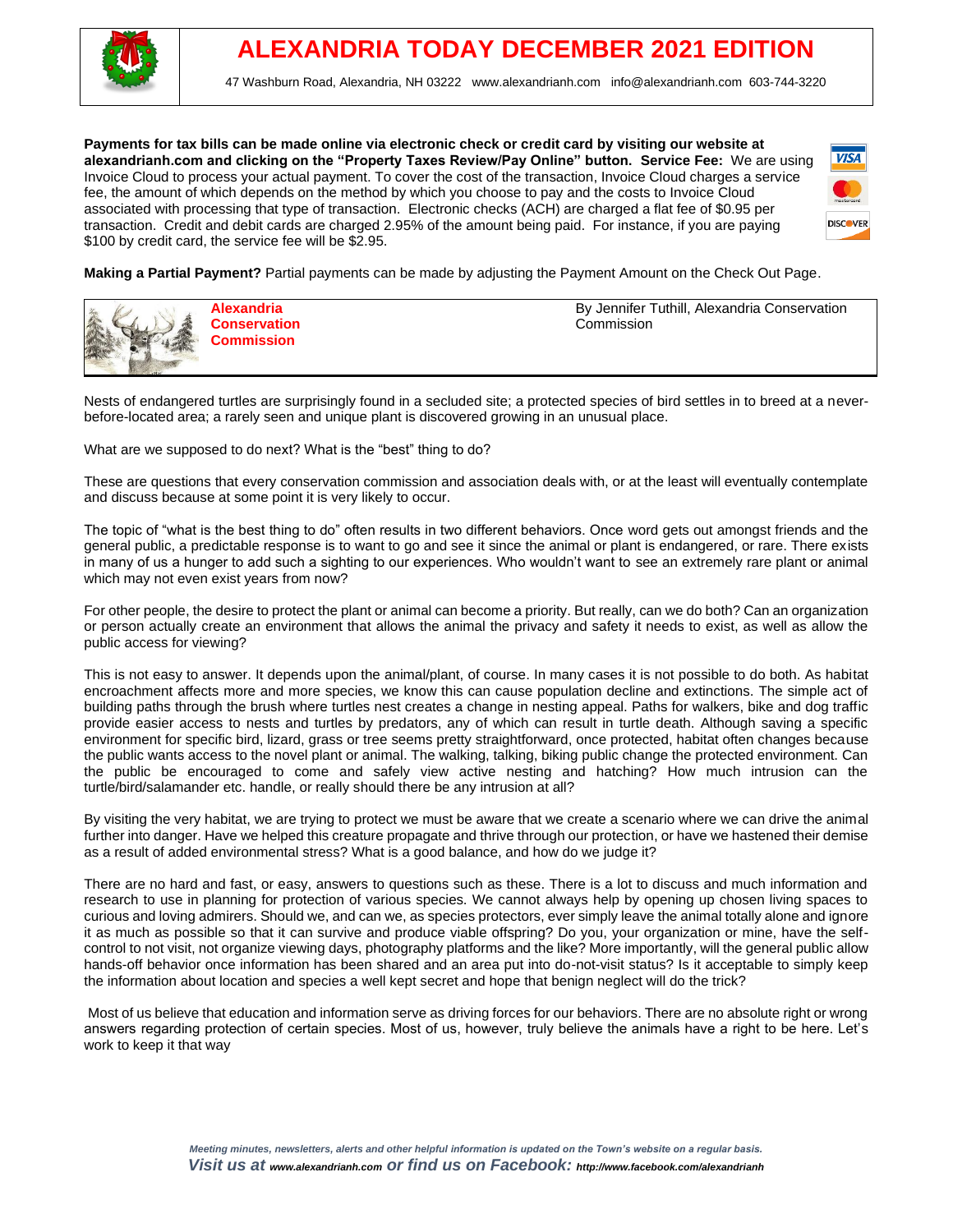

# **ALEXANDRIA TODAY DECEMBER 2021 EDITION**

47 Washburn Road, Alexandria, NH 03222 [www.alexandrianh.com](http://www.alexandrianh.com/) info@alexandrianh.com 603-744-3220

## **66th Annual Santa's Village & Craft Fair**



When: Friday 12/10 6 pm to 8 pm; Saturday 12/11 2 pm to 5 pm; Sunday 12/12 2 pm to 5 pm Cost: Canned Food Donation

*Join the TTCC for this magical annual event! Vist Santa's Elves as they work on toys & wrap presents, enjoy on of Mrs. Claus' famous cookies, check out the awesome North Pole train station and spend time with Santa!*

*Visti the TTCC's BIGGEST Craft Fair while you wait! Tables still available for rent. For more information, contact the TTCC at 603-744-2713.*



## *TTCC Teen Council's* **[PARENT'S NIGHT OUT](https://ttccrec.org/special_programs/parents-night-out/)**

Open to any parents in the Newfound Area that want a "kid-free" night! The TTCC's Teen Council offers this popular program throughout the school year. Teen Council members will be on hand to be sure your kids are well supervised and having a great time while you have a "night off". The kids will enjoy lots of fun activities, dinner, snacks, arts & crafts, prizes \* more!! Space is limited, sign up right away!! **2021 DATES: 10/23, 11/20 & 12/18 EXAMUNITY CENTER** 2021 DATES: 10/23, 11/20 & 12/2<br>Program is for ages 4 & up and costs \$15 per child.

Program runs from 5 pm – 10 pm at the TTCC!



## **DANBURY WINTER MARKET**

*FIRST SATURDAY OF THE MONTH* NOVEMBER – MAY

The Blazing Star Grange #71 of Danbury NH sponsors the [Danbury Winter Market](https://harvesttomarket.com/farmers-market/Danbury-Winter-Market) to help sustain our local area, strengthen our local economy, maintain our rural landscape thru saving small family farms that preserve our green space. Our market season runs the first Saturday of November thru May from 9 to noon. Two changes this season - the time! and we're going an extra month with our in person

market. Blazing Star Grange encourages your support of our Danbury Winter Market Vendors. Local farms provide a strong anchor in the security of local food supply and they, along with our artisan, strengthen our regions economy. [The online ordering system](https://harvesttomarket.com/farmers-market/Danbury-Winter-Market) **opens on Saturday, October 23 at 7:00 AM.** *Market Location: Grange Hall, 15 North Road, Danbury NH, a stone's throw from the intersections of routes 4 & 104. For information contact Donna at 603-768- 5579.*



[LUMINARY WALK](https://slimbaker.org/events-2/luminary-walk)

Fri, Dec 17, 20215:00 PM on Sat, Dec 18, 20218:00 PM Slim Baker Foundation At dusk, the Worthen Trail to Inspiration Point will be lit by ice luminaries. This self guided event follows the luminaries to the top where you can enjoy the night sky during the darkest time of the year! This outdoor event is free and open to the public ,

no registration required.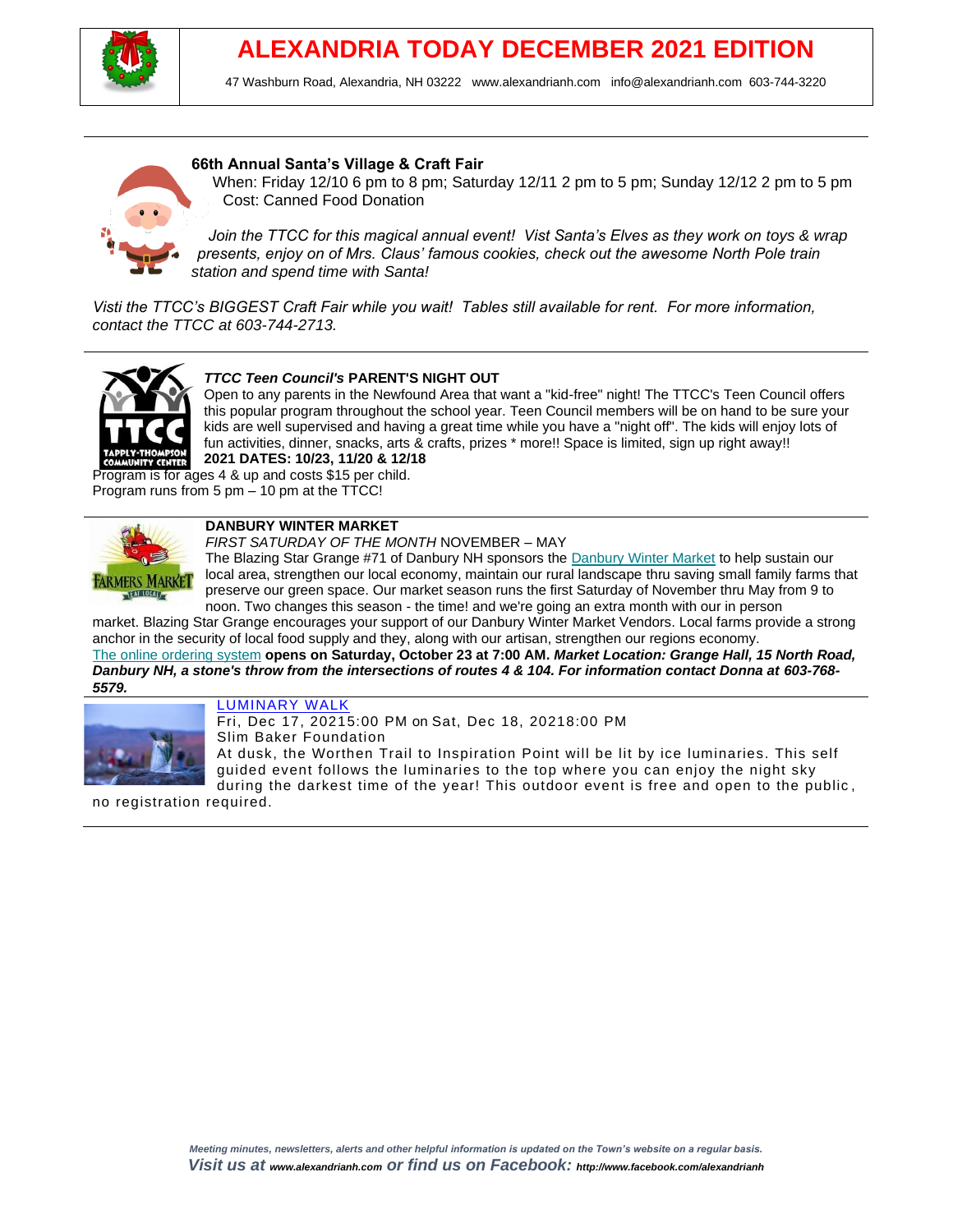

|                                                                                                                                                                                                                                                                                                                       | <b>Office Hours</b>                                                                                                                                                                                                                                                                                                                                                                              |                                                                                                                                                                                                                                                                                                                                                                                                                                     |
|-----------------------------------------------------------------------------------------------------------------------------------------------------------------------------------------------------------------------------------------------------------------------------------------------------------------------|--------------------------------------------------------------------------------------------------------------------------------------------------------------------------------------------------------------------------------------------------------------------------------------------------------------------------------------------------------------------------------------------------|-------------------------------------------------------------------------------------------------------------------------------------------------------------------------------------------------------------------------------------------------------------------------------------------------------------------------------------------------------------------------------------------------------------------------------------|
| Selectmen's Office - 744-3220<br>Monday: 8 am to 4 pm<br>Tuesday: 8 am to 4 pm<br>Wednesday: 8 am to 4 pm<br>Thursday: 8 am to 4 pm<br>Friday: CLOSED<br>Town Clerk/ Tax Collector - 744-3288<br>Monday: 9 am to 4 pm<br>Tuesday: 9 am to 7 pm<br>Wednesday: 9 am to 4 pm<br>Thursday: 9 am to 4 pm<br>Friday: CLOSED | <b>Transfer Station</b><br>Monday: 8 am to 4 pm<br>Wednesday: 8 am to 4 pm<br>Saturday: 8 am to 4 pm<br>*Must arrive 15 minutes prior to posted<br>closing time*<br>Police Department 744-6650<br><b>Chief David Suckling</b><br>When dispatcher picks up, give dispatcher<br>your message. They will page an officer<br>on the radio. Cell phones are not reliable<br>locally.<br>Office Hours: | Highway Department - 744-6516<br>Paul Sirard, Road Agent<br>Planning Board - 744-8986<br>Deliberative Meetings: 3 <sup>rd</sup> Wednesday of each<br>month at 6:00 pm<br>Open 1 hour prior to meeting.<br>Items to be included on the agenda must be<br>received 21 days prior to the meeting.<br><b>Conservation Commission</b><br>To contact the Conservation Commission:<br>e-mail: info@alexandrianh.com<br>Phone: 603-744-3220 |
|                                                                                                                                                                                                                                                                                                                       | Tuesday & Wednesday 8 am to 2 pm                                                                                                                                                                                                                                                                                                                                                                 | 47 Washburn Road<br>Mail:<br>Alexandria, NH 03222                                                                                                                                                                                                                                                                                                                                                                                   |
| <b>BURN PERMITS</b><br>Burn permits can now be obtained online - http://www.nhfirepermit.com/                                                                                                                                                                                                                         |                                                                                                                                                                                                                                                                                                                                                                                                  |                                                                                                                                                                                                                                                                                                                                                                                                                                     |

All categories of burn permits are also available in the Selectmen's Office during normal business hours.

Before burning, please check the daily predicted fire danger. Visit [www.nhdfl.org/Community/Daily-Fire-Danger.](http://www.nhdfl.org/Community/Daily-Fire-Danger) *The daily fire danger rating may also be obtained by calling the Division of Forests and Lands wildfire information line (toll free): 1-866-NH-FIRES (866-643-4737)*

**ALEXANDRIA FIRE DEPARTMENT**

PHONE: (603) 530-2229 FAX: (603) 744-3165 Emergency: 911 fire@alexandrianh.com

## **UPCOMING MEETINGS:**

*\*Please check website for up-to-date meeting schedule – These meeting dates and time may change due to the ongoing concerns with COVID-19. Meetings will always be available to the public and we will be making efforts to have the meetings live streamed. Please also email [info@alexandrianh.com](mailto:info@alexandrianh.com) with any questions or concerns you would like included in the public meeting.\**

| Tuesday, December 7, 2021:    | Selectmen's Meeting at 6:00 pm                                                                     |
|-------------------------------|----------------------------------------------------------------------------------------------------|
| Tuesday, December 14, 2021:   | Budget Committee Meeting at 6:00 pm at Town Hall, 45 Washburn Road                                 |
| Wednesday, December 15, 2021: | Planning Board Meeting at 6:00 pm                                                                  |
| Tuesday, December 21, 2021:   | Selectmen's Meeting at 6:00 pm                                                                     |
| Wednesday, December 29, 2021: | Conservation Commission Meeting at 6:30 pm at Alexandria Village School, 44 Mount<br>Cardigan Road |

*All meetings are held in the Conference Room at the Municipal Building (47 Washburn Road) and open to the public unless otherwise noted.*  Selectmen: All appointments and agenda items for Selectmen's meetings must be submitted to the Selectmen's Office by 4:00 pm the *Thursday before the meeting. The Selectmen hold work sessions as needed at 5:00 pm prior to the meetings.*

*Planning Board: Items to be included on the agenda must be received 21 days prior to the meeting.*

*Selectmen's Meetings can be viewed on Atlantic Broadband Channel 24 on Mondays at 8pm, Wednesdays at 9 am, and Saturdays at 3 pm.*